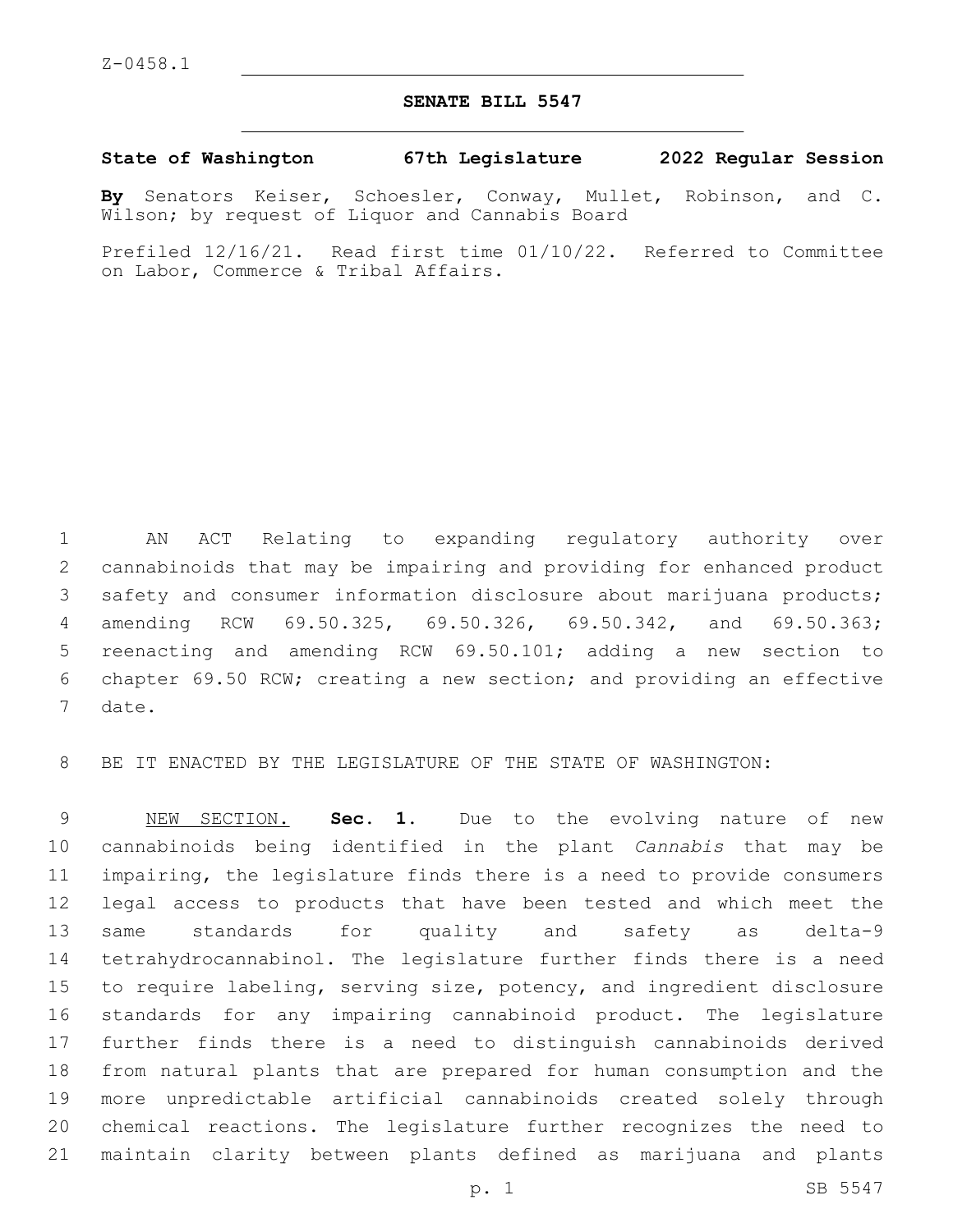defined as hemp. The primary purpose of this act is to authorize the liquor and cannabis board to regulate all cannabinoids that may be impairing, regardless of origin, and to direct the board to adopt rules related to cannabinoid products and *Cannabis* isolates, except those authorized as a drug by the federal food and drug administration.6

 **Sec. 2.** RCW 69.50.101 and 2020 c 133 s 2 and 2020 c 80 s 43 are 8 each reenacted and amended to read as follows:

 The definitions in this section apply throughout this chapter 10 unless the context clearly requires otherwise.

 (a) "Administer" means to apply a controlled substance, whether by injection, inhalation, ingestion, or any other means, directly to 13 the body of a patient or research subject by:

 (1) a practitioner authorized to prescribe (or, by the 15 practitioner's authorized agent); or

 (2) the patient or research subject at the direction and in the 17 presence of the practitioner.

 (b) "Agent" means an authorized person who acts on behalf of or at the direction of a manufacturer, distributor, or dispenser. It does not include a common or contract carrier, public warehouseperson, or employee of the carrier or warehouseperson.

 (c) "Artificial cannabinoid" means a solely chemically created substance that does not originate from the plant *Cannabis* but is structurally the same or substantially similar to the molecular structure of any substance derived from the plant *Cannabis* that may be a cannabinoid receptor agonist and includes, but is not limited 27 to, any material, compound, mixture, or preparation that is not listed as a controlled substance in Schedules I through V of the Washington state controlled substances act. Artificial cannabinoids do not include:

 (1) A naturally occurring chemical substance that is separated from the plant *Cannabis* by a chemical or mechanical extraction process;

 (2) Cannabinoids that are produced by decarboxylation from a naturally occurring cannabinoid acid without the use of a chemical catalyst; or

 (3) Any other chemical substance resembling in any manner a compound found in the plant *Cannabis* that is identified by the board in consultation with the department, by rule.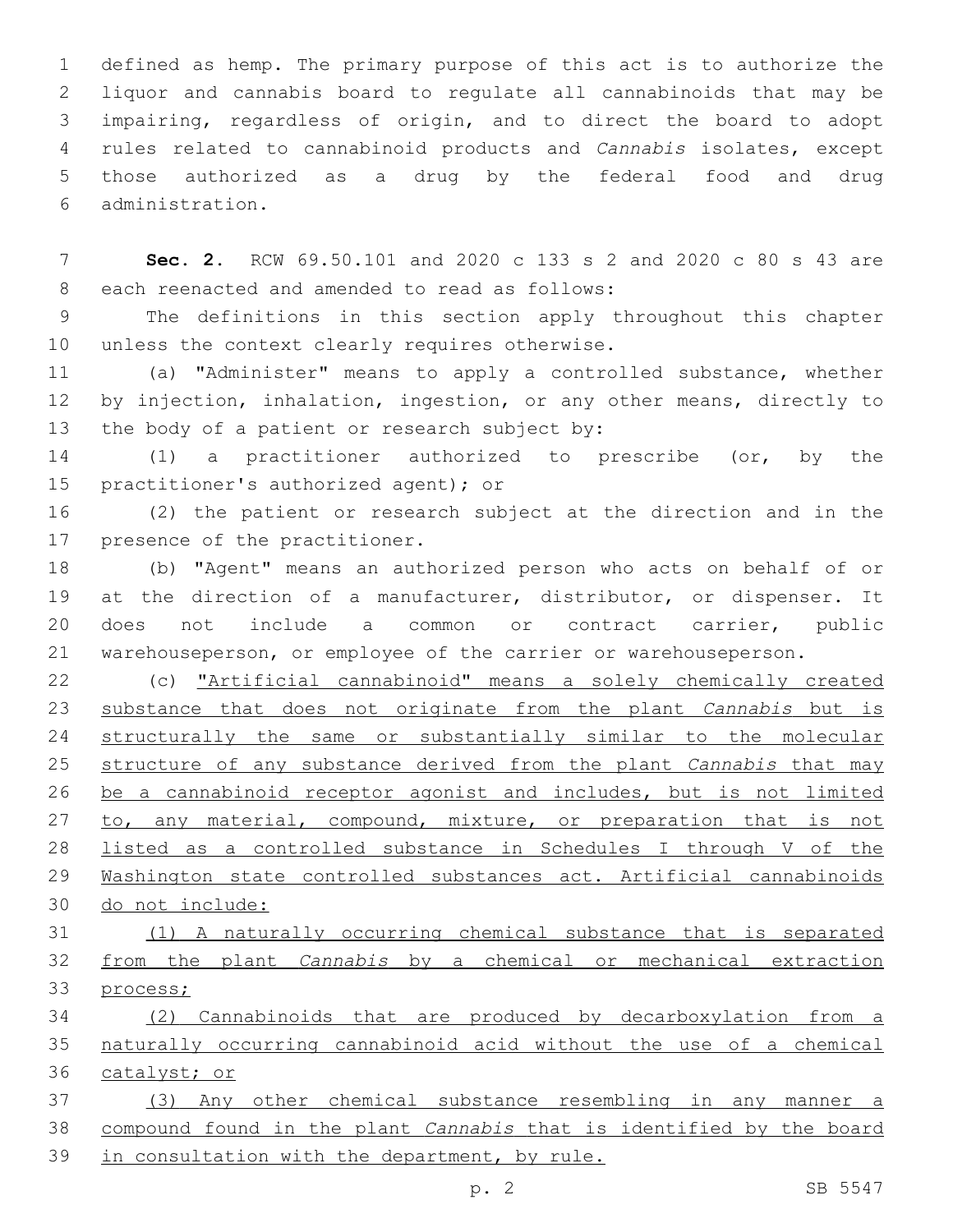1 (d) "Board" means the Washington state liquor and cannabis board. 2 (((d))) (e) "Cannabinoid" means any of the chemical compounds that are the active constituents of the plant *Cannabis* and their acids including, but not limited to, tetrahydrocannabinol, tetrahydrocanabinolic acid, cannabidiol, cannabidiolic acid, cannabinol, cannabigeral, cannabichromence, cannabicyclol, 7 cannabivarin, tetrahydrocannabivarin, cannabidivarin, 8 cannabichromevarin, cannabigerovarin, cannabigerol monomethyl ether, cannabielsoin, and cannabicitran. Cannabinoids do not include 10 artificial cannabinoids, as that term is defined in this section and in Schedules I through V of the Washington state controlled substances act. 13 (f) "Catalyst" means a substance that increases the rate of a chemical reaction without itself undergoing any permanent chemical change. 16 (g) "CBD concentration" has the meaning provided in RCW 17 69.51A.010. 18 (((e)) (h) "CBD product" means any product containing or consisting of cannabidiol that does not exceed 0.3 percent THC on a dry weight basis and that does not contain more than 0.5 milligrams per serving or two milligrams total in the packaged product of a 22 cannabinoid that may be impairing. 23 ( $(\text{+f})$ ) <u>(i)</u> "Commission" means the pharmacy quality assurance commission.24 (( $\left(\frac{1}{9}\right)$ ) (j) "Controlled substance" means a drug, substance, or immediate precursor included in Schedules I through V as set forth in federal or state laws, or federal or commission rules, but does not include hemp or industrial hemp as defined in RCW 15.140.020. (( $\frac{(\{h\})}{(h)}$ ) (k)(1) "Controlled substance analog" means a substance the chemical structure of which is substantially similar to the chemical structure of a controlled substance in Schedule I or II and: (i) that has a stimulant, depressant, or hallucinogenic effect on the central nervous system substantially similar to the stimulant, depressant, or hallucinogenic effect on the central nervous system of a controlled substance included in Schedule I or II; or (ii) with respect to a particular individual, that the individual represents or intends to have a stimulant, depressant, or hallucinogenic effect on the central nervous system substantially similar to the stimulant, depressant, or hallucinogenic effect on the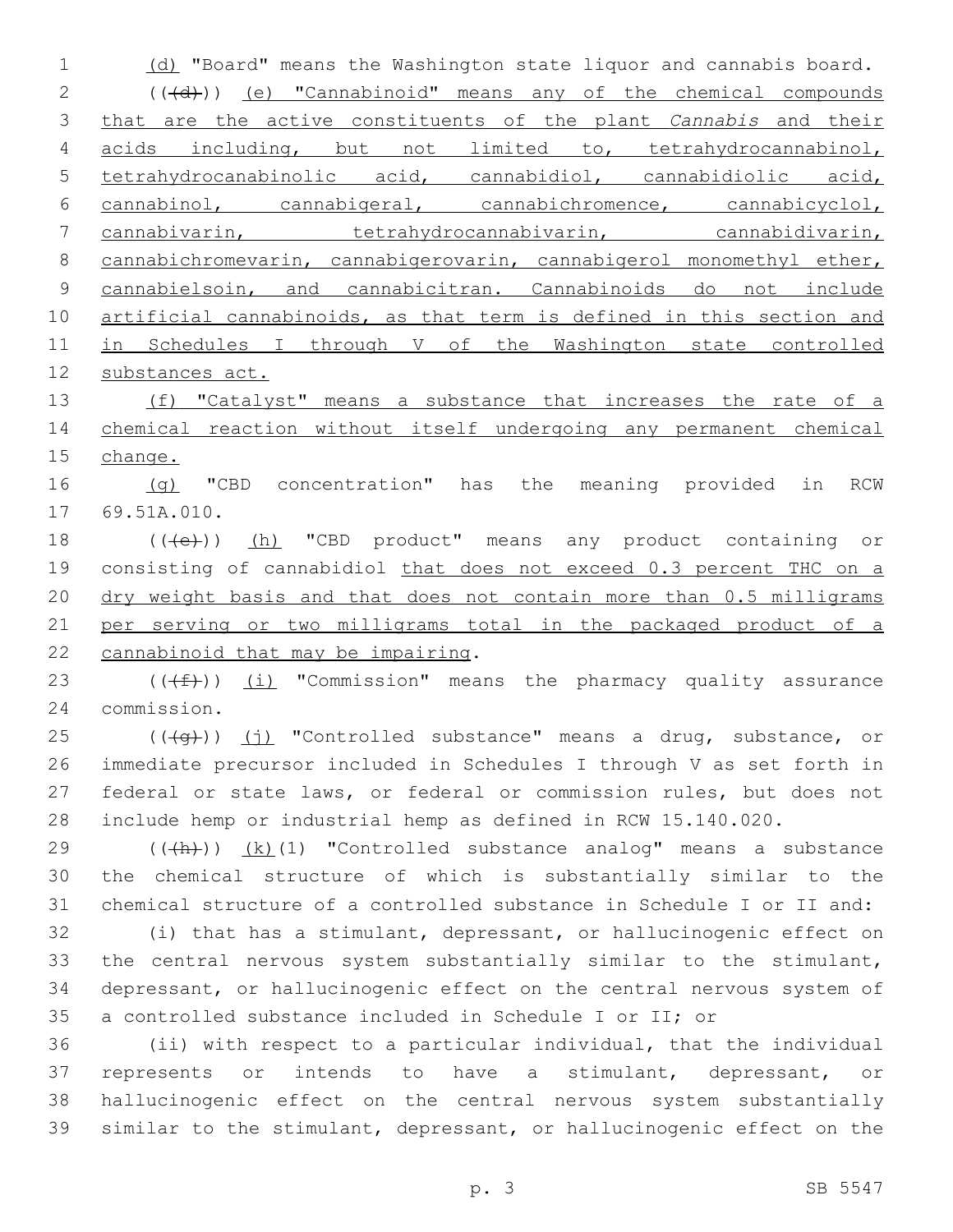1 central nervous system of a controlled substance included in Schedule 2 I or II.

(2) The term does not include:3

(i) a controlled substance;4

5 (ii) a substance for which there is an approved new drug application;6

 (iii) a substance with respect to which an exemption is in effect for investigational use by a particular person under Section 505 of the federal food, drug, and cosmetic act, 21 U.S.C. Sec. 355, or chapter 69.77 RCW to the extent conduct with respect to the substance 11 is pursuant to the exemption; or

12 (iv) any substance to the extent not intended for human 13 consumption before an exemption takes effect with respect to the 14 substance.

15  $((\overrightarrow{4})$  (1) "Deliver" or "delivery" means the actual or 16 constructive transfer from one person to another of a substance, 17 whether or not there is an agency relationship.

18  $((\n\leftrightarrow)^*)$  (m) "Department" means the department of health.

19  $((+k))$  (n) "Designated provider" has the meaning provided in RCW 69.51A.010.20

 (( $\left(\frac{1}{1}\right)$ ) (o) "Dispense" means the interpretation of a prescription or order for a controlled substance and, pursuant to that prescription or order, the proper selection, measuring, compounding, labeling, or packaging necessary to prepare that prescription or 25 order for delivery.

26  $((+m))$  (p) "Dispenser" means a practitioner who dispenses.

 (((n))) (q) "Distillate" means an extract from the plant *Cannabis*  where a segment of one or more cannabinoids from an initial extraction are selectively concentrated through a mechanical or chemical process, or both, with all impurities removed.

31 (r) "Distribute" means to deliver other than by administering or 32 dispensing a controlled substance.

33  $((+e+))$  (s) "Distributor" means a person who distributes.

 (( $\left(\frac{1}{2}+\right)$ ) (t) "Drug" means (1) a controlled substance recognized as a drug in the official United States pharmacopoeia/national formulary or the official homeopathic pharmacopoeia of the United States, or any supplement to them; (2) controlled substances intended for use in the diagnosis, cure, mitigation, treatment, or prevention of disease in individuals or animals; (3) controlled substances (other than food) intended to affect the structure or any function of the body of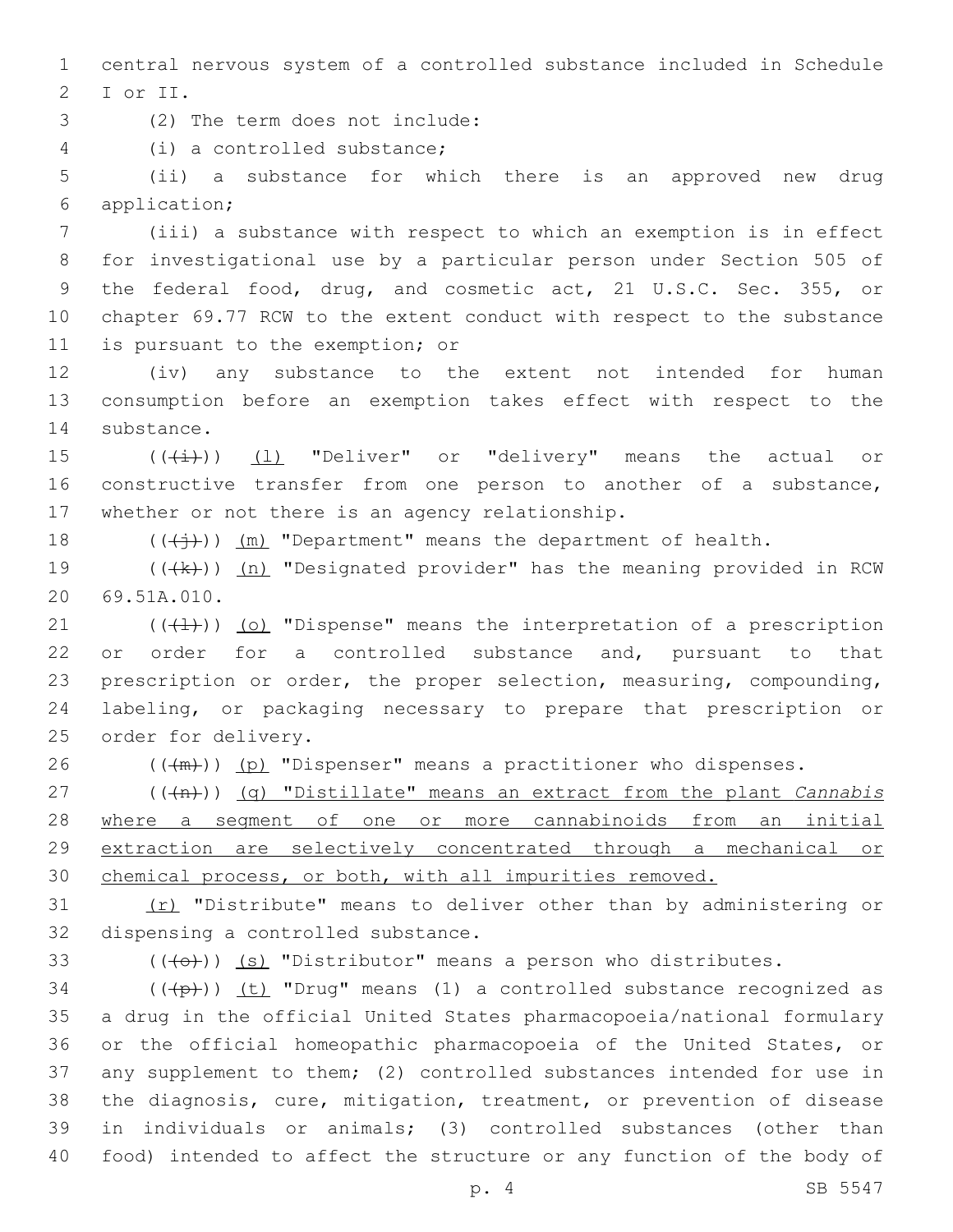individuals or animals; and (4) controlled substances intended for use as a component of any article specified in (1), (2), or (3) of this subsection. The term does not include devices or their components, parts, or accessories.4

5 (( $\left(\frac{1}{q} \right)$ ) (u) "Drug enforcement administration" means the drug enforcement administration in the United States Department of 7 Justice, or its successor agency.

 $((+F))$  (v) "Electronic communication of prescription information" means the transmission of a prescription or refill authorization for a drug of a practitioner using computer systems. The term does not include a prescription or refill authorization verbally transmitted by telephone nor a facsimile manually signed by 13 the practitioner.

14 (((+s)) (w) "Extract" means a solid, viscid, or liquid substance 15 extracted from a plant, or the like, containing its essence in concentrated or isolated form.

 (x) "Extraction" means the process to separate or obtain a solid, 18 viscid, or liquid substance from a plant or parts of a plant, by pressure, distillation, treatment with solvents, or the like.

20  $(y)$  "Immature plant or clone" means a plant or clone that has no flowers, is less than twelve inches in height, and is less than 22 twelve inches in diameter.

23  $((\text{(+t)}))$  (z) "Immediate precursor" means a substance:

 (1) that the commission has found to be and by rule designates as being the principal compound commonly used, or produced primarily for use, in the manufacture of a controlled substance;

 (2) that is an immediate chemical intermediary used or likely to be used in the manufacture of a controlled substance; and

 (3) the control of which is necessary to prevent, curtail, or limit the manufacture of the controlled substance.

 (((u))) (aa) "Isolate" means extract from the plant *Cannabis* of 95 percent or more of a single cannabinoid compound.

33 (bb) "Isomer" means an optical isomer, but in subsection (( $\overline{+qq}$ )) (nn)(5) of this section, RCW 69.50.204(a) (12) and (34), and 69.50.206(b)(4), the term includes any geometrical isomer; in RCW 69.50.204(a) (8) and (42), and 69.50.210(c) the term includes any positional isomer; and in RCW 69.50.204(a)(35), 69.50.204(c), and 69.50.208(a) the term includes any positional or geometric isomer.

39  $((+\nabla)^2)$   $(cc)$  "Lot" means a definite quantity of marijuana, marijuana concentrates, useable marijuana, or marijuana-infused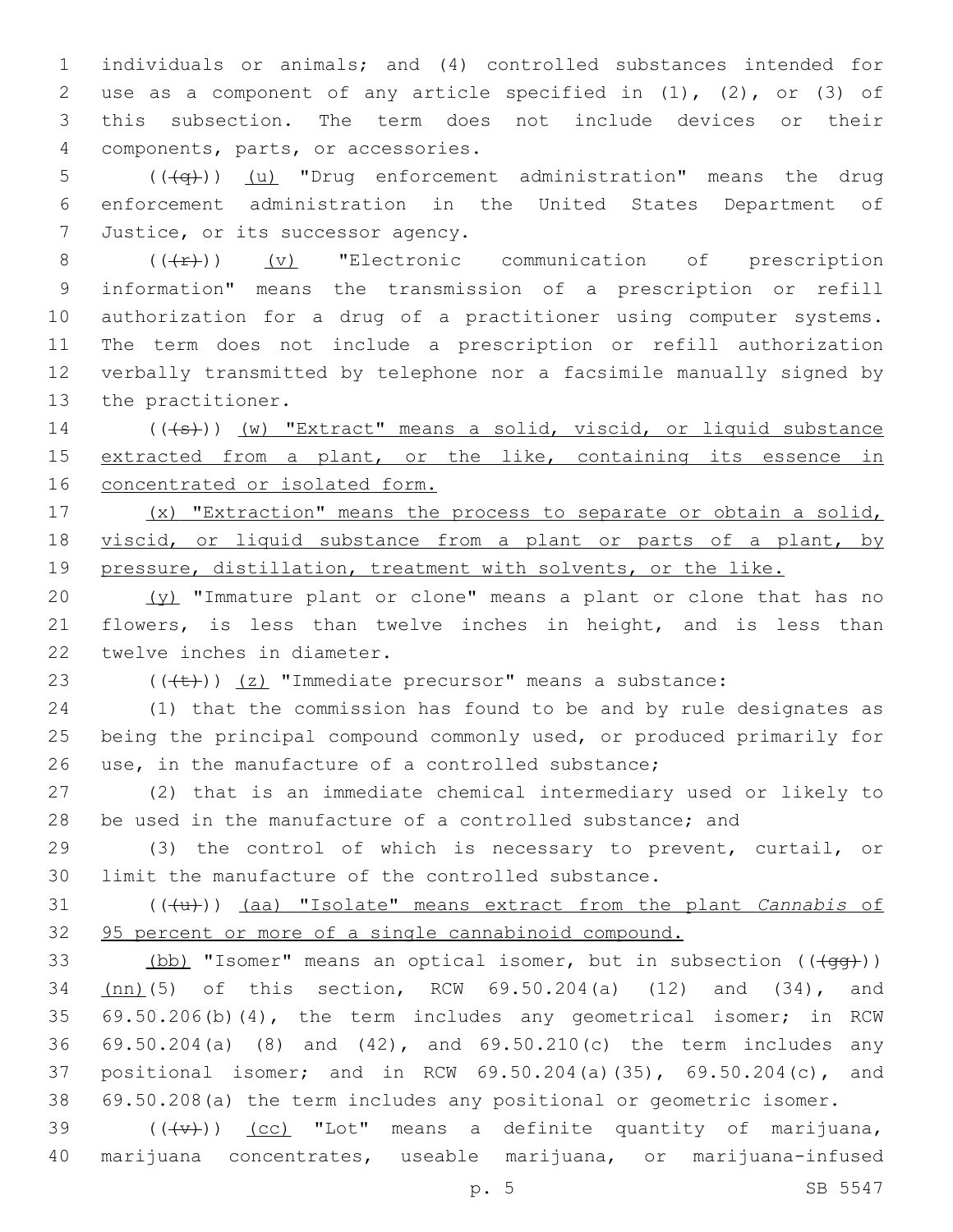1 product identified by a lot number, every portion or package of which 2 is uniform within recognized tolerances for the factors that appear 3 in the labeling.

 (( $\overline{\text{w}}$ )) (dd) "Lot number" must identify the licensee by business or trade name and Washington state unified business identifier number, and the date of harvest or processing for each lot of marijuana, marijuana concentrates, useable marijuana, or marijuana-8 infused product.

 $((+x))$  (ee) "Manufacture" means the production, preparation, propagation, compounding, conversion, or processing of a controlled substance, either directly or indirectly or by extraction from substances of natural origin, or independently by means of chemical synthesis, or by a combination of extraction and chemical synthesis, and includes any packaging or repackaging of the substance or labeling or relabeling of its container. The term does not include the preparation, compounding, packaging, repackaging, labeling, or 17 relabeling of a controlled substance:

18 (1) by a practitioner as an incident to the practitioner's 19 administering or dispensing of a controlled substance in the course 20 of the practitioner's professional practice; or

21 (2) by a practitioner, or by the practitioner's authorized agent 22 under the practitioner's supervision, for the purpose of, or as an 23 incident to, research, teaching, or chemical analysis and not for 24 sale.

25 (((+y)) (ff) "Marijuana" or "marihuana" means all parts of the 26 plant *Cannabis((<del>, whether growing or not,</del>))* with a ((THC)) 27 tetrahydrocannabinol concentration ((<del>greater</del>)) of more than 0.3 28 percent on a dry weight basis, whether growing or not; the seeds 29 thereof; the resin extracted from any part of the plant, including 30 concentrated resins, cannabinoids, and the products thereof; and 31 every compound, manufacture, salt, derivative, mixture, or 32 preparation of the plant, its seeds or resin. The term does not include:33

 (1) The mature stalks of the plant, fiber produced from the stalks, oil or cake made from the seeds of the plant, any other compound, manufacture, salt, derivative, mixture, or preparation of the mature stalks (except the resin extracted therefrom), fiber, oil, or cake, or the sterilized seed of the plant which is incapable of 39 germination; or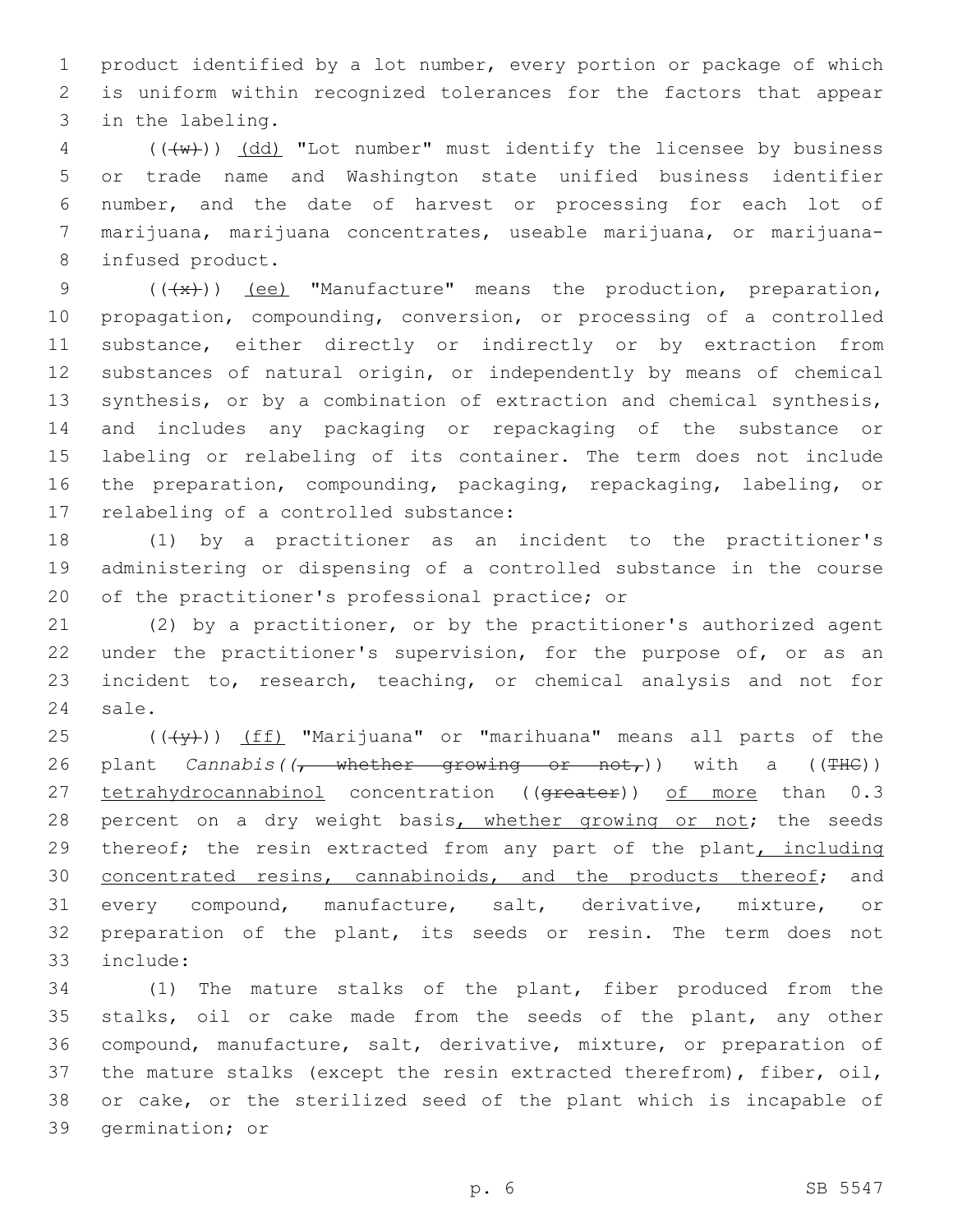1 (2) Hemp or industrial hemp as defined in RCW 15.140.020( $(\tau)$ ) or 2 seeds used for licensed hemp production under chapter 15.140 RCW 3 unless the tetrahydrocannabinol concentration is greater than 0.3 4 percent on a dry weight basis.

5  $((+2))$   $(gq)$  "Marijuana concentrates" means products consisting 6 wholly or in part of the resin extracted from any part of the plant 7 *Cannabis* ((and having a THC concentration)) containing greater than 8 ten percent total THC such as, but not limited to, kief, live resin, 9 rosin, hash, or bubble hash.

10 (((aa))) (hh) "Marijuana processor" means a person licensed by 11 the board to process marijuana of natural origin, grown by a licensed 12 producer, either directly or indirectly or by extraction from the 13 plant *Cannabis* as defined in subsection (ss) of this section, unless 14 sourced and used as an additive in accordance with RCW 69.50.326, 15 into marijuana concentrates, useable marijuana, and marijuana-infused 16 products, package and label marijuana concentrates, useable 17 marijuana, and marijuana-infused products for sale in retail outlets, 18 ((and)) sell marijuana concentrates, useable marijuana, and 19 marijuana-infused products for sale in retail outlets, and sell 20 marijuana concentrates, useable marijuana, and marijuana-infused 21 products at wholesale to marijuana retailers.

22 (((b))) (ii) "Marijuana producer" means a person licensed by the 23 board to produce, prepare, and propagate marijuana directly from a 24 natural origin and sell ((marijuana)) at wholesale to marijuana 25 processors and other marijuana producers.

26 (((ee)) (jj) "Marijuana products" means useable marijuana, 27 marijuana concentrates, and marijuana-infused products as defined in 28 this section and also includes any product with 0.5 milligrams or 29 more per serving or two milligrams or more per package of a 30 cannabinoid that may be impairing or that is marketed as such.

31 (((+dd))) (kk) "Marijuana researcher" means a person licensed by 32 the board to produce, process, and possess marijuana for the purposes 33 of conducting research on marijuana and marijuana-derived drug 34 products.

35 (((ee))) (11) "Marijuana retailer" means a person licensed by the 36 board to sell marijuana concentrates, useable marijuana, and 37 marijuana-infused products in a retail outlet.

38 (((ff))) (mm) "Marijuana-infused products" means products that 39 contain marijuana or marijuana extracts, isolates, or distillates, 40 that are intended for human use, are derived from marijuana as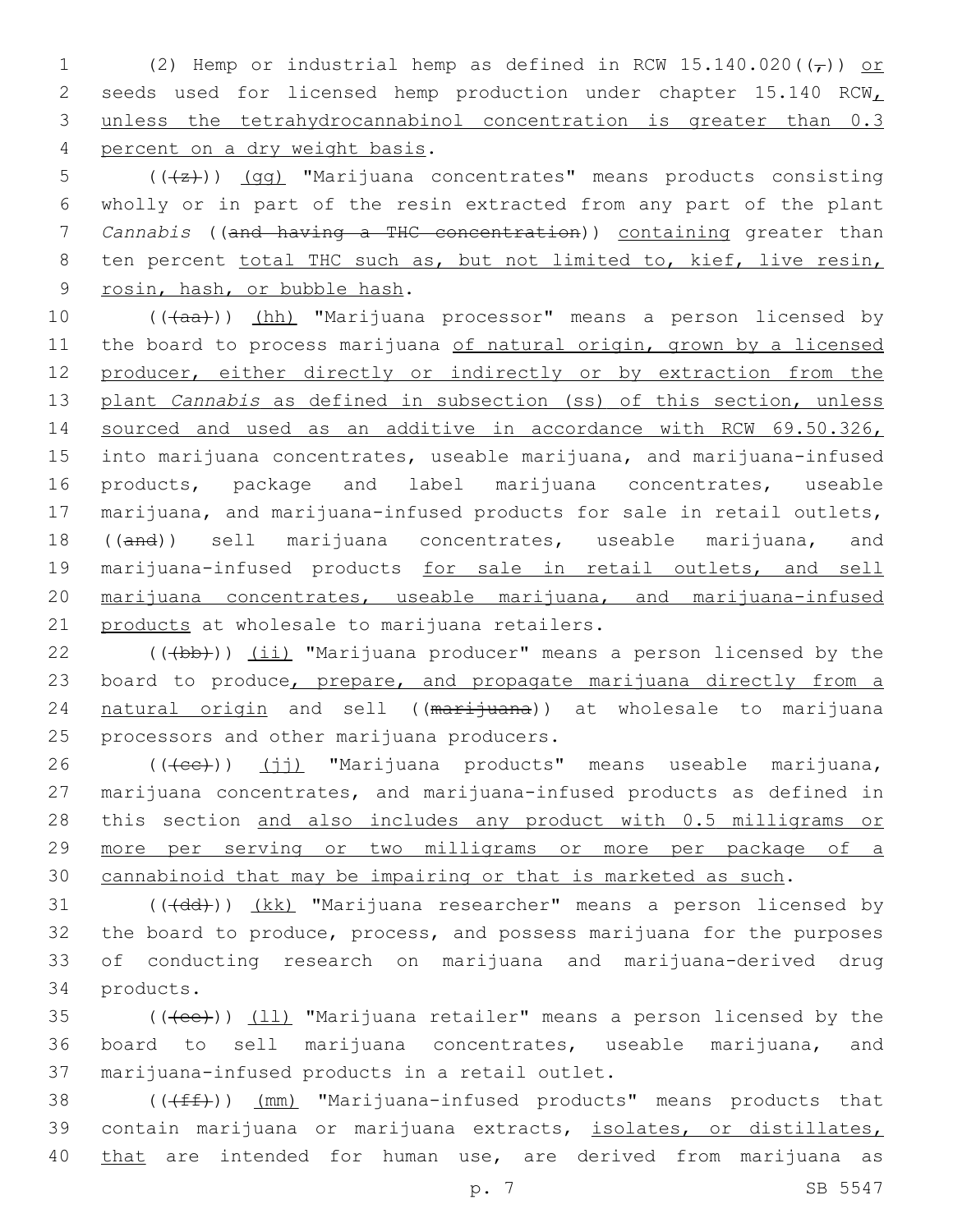1 defined in subsection  $((+\gamma)^2)$  (ff) of this section, and ((have a THC 2 concentration)) contain no greater than ten percent total THC. The term "marijuana-infused products" does not include either useable marijuana or marijuana concentrates.4

5 (( $\frac{1}{100}$  (( $\frac{1}{100}$ ) (nn) "Narcotic drug" means any of the following, whether produced directly or indirectly by extraction from substances of vegetable origin, or independently by means of chemical synthesis, or by a combination of extraction and chemical synthesis:

 (1) Opium, opium derivative, and any derivative of opium or opium derivative, including their salts, isomers, and salts of isomers, whenever the existence of the salts, isomers, and salts of isomers is possible within the specific chemical designation. The term does not 13 include the isoquinoline alkaloids of opium.

 (2) Synthetic opiate and any derivative of synthetic opiate, 15 including their isomers, esters, ethers, salts, and salts of isomers, 16 esters, and ethers, whenever the existence of the isomers, esters, ethers, and salts is possible within the specific chemical 18 designation.

(3) Poppy straw and concentrate of poppy straw.

 (4) Coca leaves, except coca leaves and extracts of coca leaves from which cocaine, ecgonine, and derivatives or ecgonine or their 22 salts have been removed.

(5) Cocaine, or any salt, isomer, or salt of isomer thereof.

24 (6) Cocaine base.

 (7) Ecgonine, or any derivative, salt, isomer, or salt of isomer 26 thereof.

 (8) Any compound, mixture, or preparation containing any quantity of any substance referred to in (1) through (7) of this subsection.

29 (((hh)) (oo) "Opiate" means any substance having an addiction- forming or addiction-sustaining liability similar to morphine or being capable of conversion into a drug having addiction-forming or addiction-sustaining liability. The term includes opium, substances derived from opium (opium derivatives), and synthetic opiates. The term does not include, unless specifically designated as controlled under RCW 69.50.201, the dextrorotatory isomer of 3-methoxy-n- methylmorphinan and its salts (dextromethorphan). The term includes the racemic and levorotatory forms of dextromethorphan.

38  $((\overline{4\pm})^n)$  (pp) "Opium poppy" means the plant of the species 39 Papaver somniferum L., except its seeds.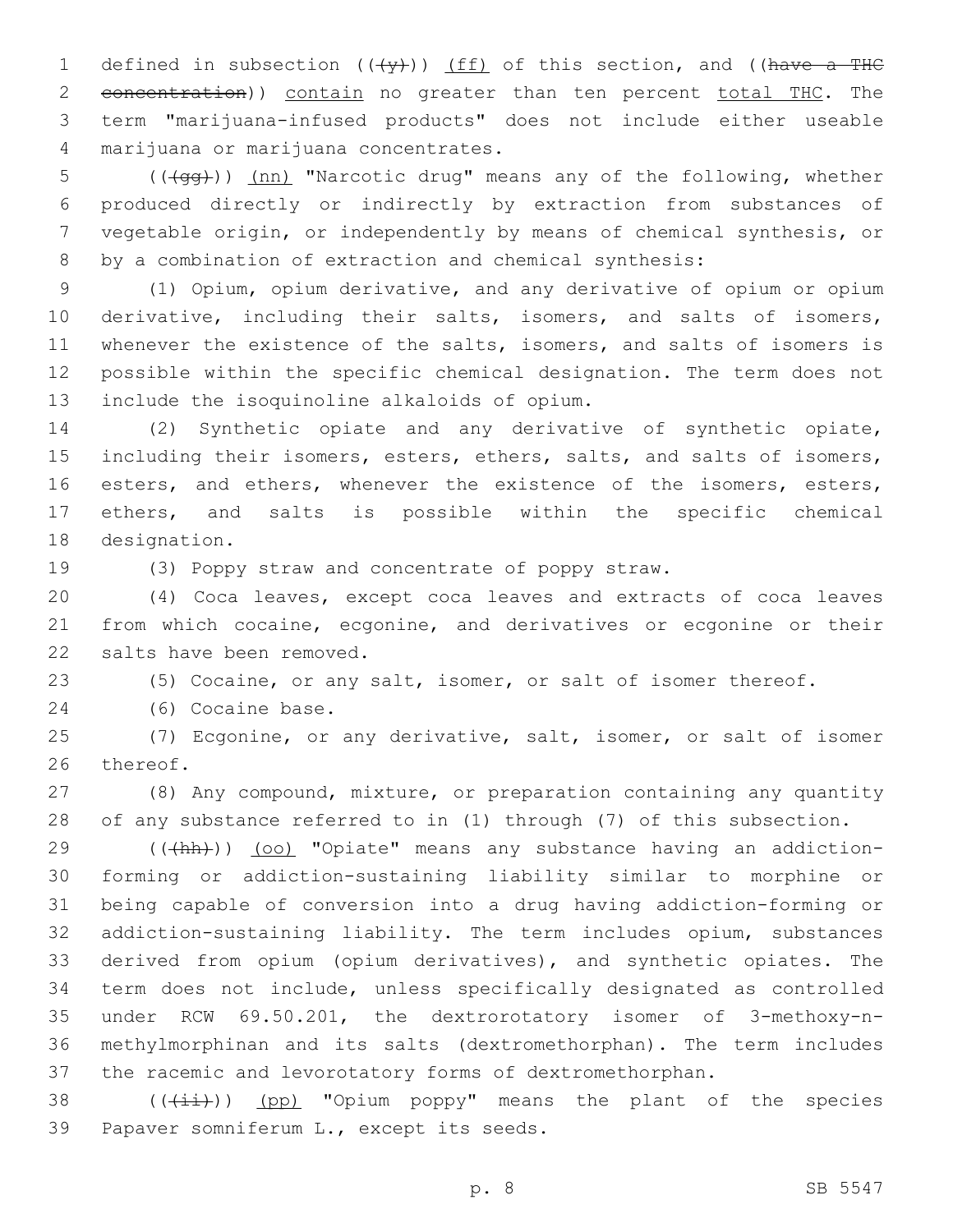1 (((+ii))) (qq) "Person" means individual, corporation, business trust, estate, trust, partnership, association, joint venture, government, governmental subdivision or agency, or any other legal or commercial entity.4

5 (((kk))) (rr) "Plant" has the meaning provided in RCW 69.51A.010. 6 (((+1))) (ss) "Plant *Cannabis*" means all plants of the genus *Cannabis*, including marijuana as defined in subsection (ff) of this 8 section, and hemp as defined in RCW 15.140.020.

 (tt) "Poppy straw" means all parts, except the seeds, of the 10 opium poppy, after mowing.

11 (( $(\text{mm})$ )) (uu) "Practitioner" means:

 (1) A physician under chapter 18.71 RCW; a physician assistant under chapter 18.71A RCW; an osteopathic physician and surgeon under chapter 18.57 RCW; an optometrist licensed under chapter 18.53 RCW who is certified by the optometry board under RCW 18.53.010 subject to any limitations in RCW 18.53.010; a dentist under chapter 18.32 17 RCW; a podiatric physician and surgeon under chapter 18.22 RCW; a veterinarian under chapter 18.92 RCW; a registered nurse, advanced registered nurse practitioner, or licensed practical nurse under chapter 18.79 RCW; a naturopathic physician under chapter 18.36A RCW who is licensed under RCW 18.36A.030 subject to any limitations in RCW 18.36A.040; a pharmacist under chapter 18.64 RCW or a scientific investigator under this chapter, licensed, registered or otherwise permitted insofar as is consistent with those licensing laws to distribute, dispense, conduct research with respect to or administer a controlled substance in the course of their professional practice 27 or research in this state.

 (2) A pharmacy, hospital or other institution licensed, registered, or otherwise permitted to distribute, dispense, conduct research with respect to or to administer a controlled substance in the course of professional practice or research in this state.

 (3) A physician licensed to practice medicine and surgery, a physician licensed to practice osteopathic medicine and surgery, a dentist licensed to practice dentistry, a podiatric physician and surgeon licensed to practice podiatric medicine and surgery, a licensed physician assistant or a licensed osteopathic physician assistant specifically approved to prescribe controlled substances by his or her state's medical commission or equivalent and his or her supervising physician, an advanced registered nurse practitioner licensed to prescribe controlled substances, or a veterinarian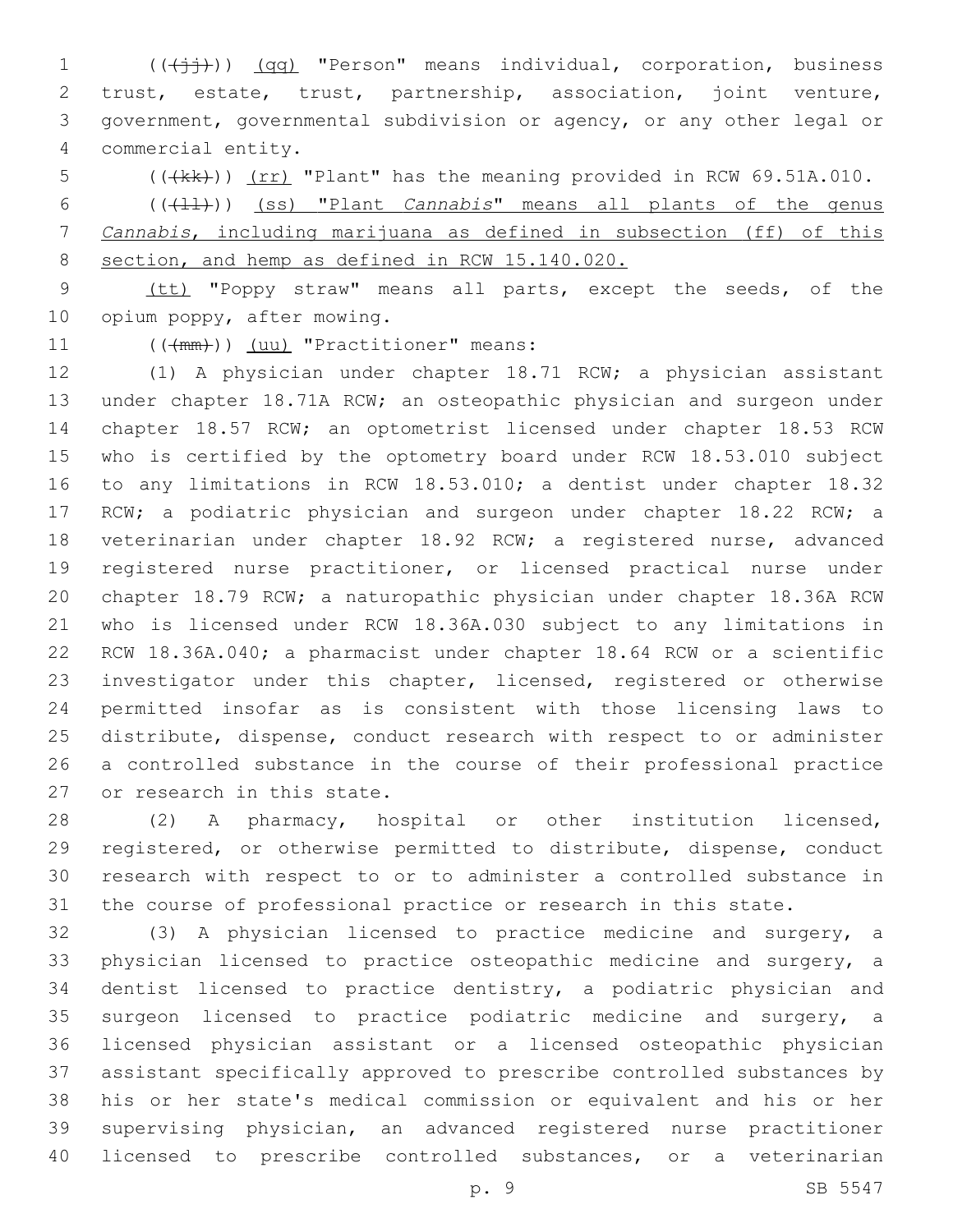1 licensed to practice veterinary medicine in any state of the United 2 States.

3 (( $(\text{tan})$ ) (vv) "Prescription" means an order for controlled 4 substances issued by a practitioner duly authorized by law or rule in 5 the state of Washington to prescribe controlled substances within the 6 scope of his or her professional practice for a legitimate medical 7 purpose.

8  $((+ \infty))^2$  (ww) "Production" includes the manufacturing, planting, 9 cultivating, growing, or harvesting of a controlled substance.

10 (((pp))) (xx) "Qualifying patient" has the meaning provided in 11 RCW 69.51A.010.

12 (( $\sqrt{qq}$ )) (yy) "Recognition card" has the meaning provided in RCW 13 69.51A.010.

14 ( $(\text{frr})$ ) (zz) "Retail outlet" means a location licensed by the 15 board for the retail sale of marijuana concentrates, useable 16 marijuana, and marijuana-infused products.

17 (((+ss))) (aaa) "Secretary" means the secretary of health or the 18 secretary's designee.

19 (((+t+)) (bbb) "State," unless the context otherwise requires, 20 means a state of the United States, the District of Columbia, the 21 Commonwealth of Puerto Rico, or a territory or insular possession 22 subject to the jurisdiction of the United States.

23 (((uu))) (ccc) "Synthetically derived cannabinoid" means any cannabinoid that is altered by a chemical reaction that changes the molecular structure of any natural cannabinoid derived from the plant *Cannabis* to another cannabinoid found naturally in the plant *Cannabis*.

 (ddd)(1) "Tetrahydrocannabinol" or "THC" includes all 29 tetrahydrocannabinols that are artificially, synthetically, or naturally derived, including but not limited to delta-8 31 tetrahydrocannabinol, delta-9 tetrahydrocannabinol, delta-10 tetrahydrocannabinol, THCv tetrahydrocannabivarin, THCP tetrahydrocannabiphorol, THC-O-Acetate, and the optical isomers of THC cannabinoids.

 (2) Notwithstanding (1) of this subsection, tetrahydrocannabinol includes concentrated resins or cannabinoids, and the products thereof, produced from the plant *Cannabis*, whether or not the cannabinoids were derived from a marijuana plant containing a THC concentration greater than 0.3 percent on a dry weight basis.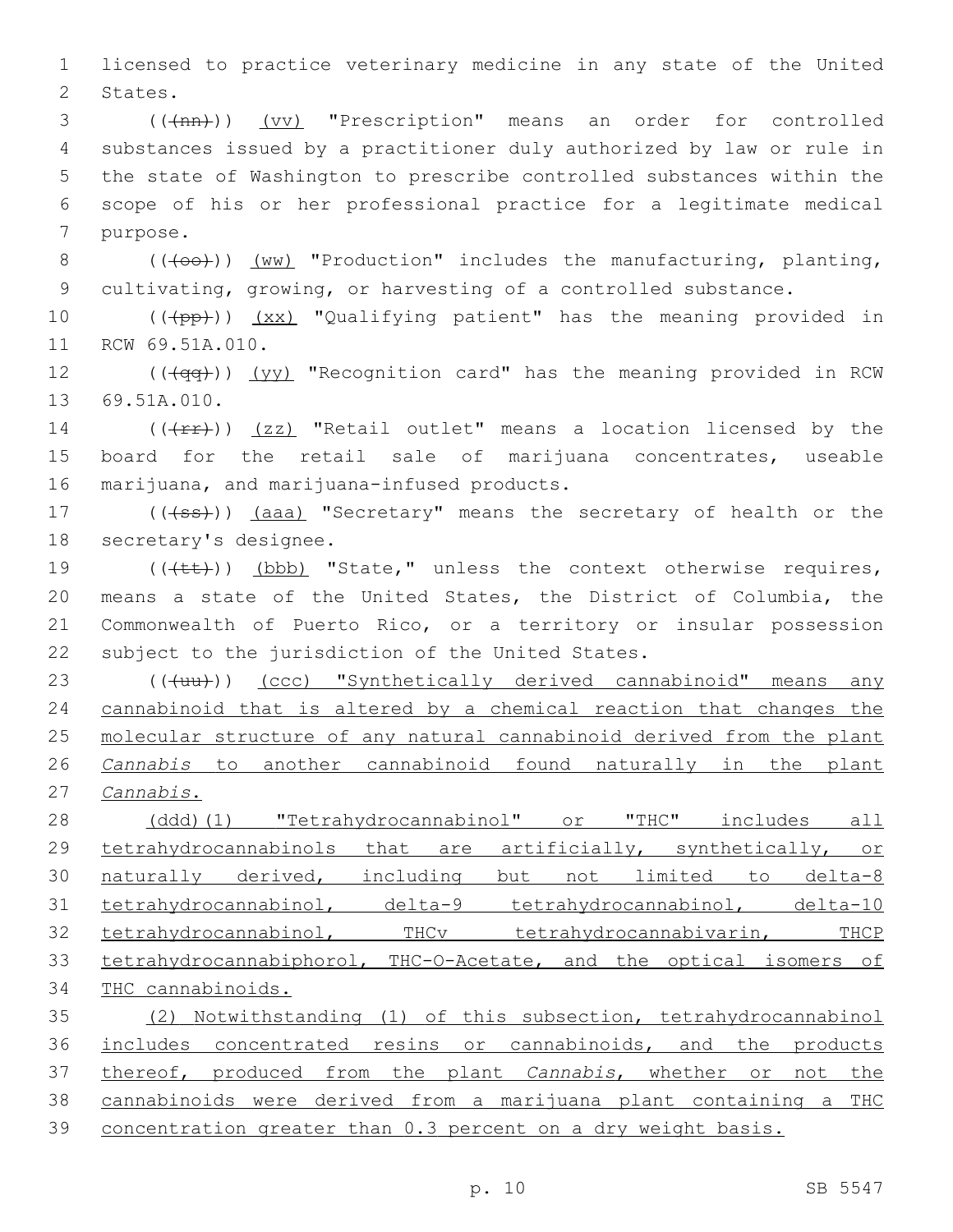1 (eee) "THC concentration" means percent of ((delta-9)) tetrahydrocannabinol content per dry weight of any part of the plant *Cannabis*, or per volume or weight of marijuana product, or the 4 combined percent of ((delta-9)) tetrahydrocannabinol and tetrahydrocannabinolic acid in any part of the plant *Cannabis*  6 regardless of moisture content.

7 (((vv))) (fff) "Total THC" means the sum of the percentage, by weight or volume measurement of tetrahydrocannabinolic acid multiplied by 0.877, plus, the percentage by weight or volume measurement of tetrahydrocannabinol.

 (ggg) "Ultimate user" means an individual who lawfully possesses a controlled substance for the individual's own use or for the use of a member of the individual's household or for administering to an animal owned by the individual or by a member of the individual's 15 household.

16 (((ww))) (hhh) "Useable marijuana" means dried marijuana flowers. The term "useable marijuana" does not include either marijuana-18 infused products or marijuana concentrates.

 $((+x+))$   $(iii)$  "Youth access" means the level of interest persons under the age of twenty-one may have in a vapor product, as well as the degree to which the product is available or appealing to such persons, and the likelihood of initiation, use, or addiction by 23 adolescents and young adults.

 NEW SECTION. **Sec. 3.** A new section is added to chapter 69.50 25 RCW to read as follows:

 (a) Products containing or consisting of cannabinoids produced and processed for any type of consumption into a human body, whether marketed as such or not, exceeding 0.3 percent THC on a dry weight basis, that contains more than 0.5 milligrams per serving or two milligrams total in the packaged product of a cannabinoid that may be impairing, may only be sold by a marijuana producer, marijuana processor, or marijuana retailer licensed by the board unless authorized as a drug by the federal food and drug administration.

 (b) All products containing cannabinoids described in subsection (a) of this section, or cannabinoid products marketed as having impairing effects, are within the scope of regulatory authority of 37 the board under this chapter, except those authorized as a drug by 38 the federal food and drug administration.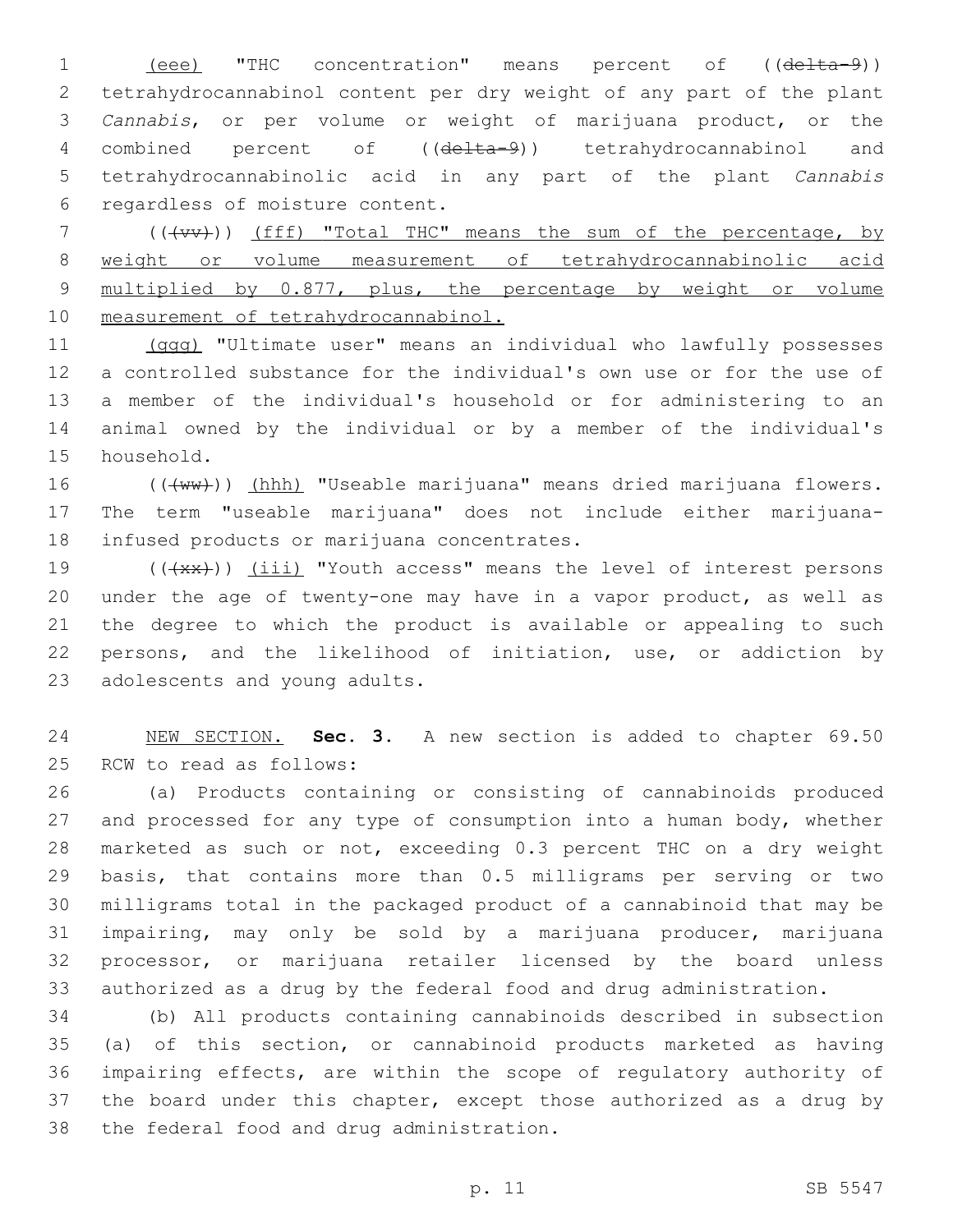(c) Sale of products identified in subsection (a) of this section is prohibited unless conducted by a business holding a valid marijuana producer, marijuana processor, or marijuana retailer 4 license issued by the board.

 (d) Products meeting any of the criteria identified in this subsection may only be sold if such a sale is in compliance with rules adopted by the board after the board has consulted with the department of health and the department of agriculture. Products 9 subject to this requirement are:

(1) Products containing cannabinoids that may be impairing;

 (2) Products that contain greater than 0.3 percent THC on a dry 12 weight basis; and

 (3) Products that contain 0.5 or more milligrams per serving or two or more milligrams total in the packaged product of any 15 cannabinoid that may be impairing.

 (e) Products identified in subsection (d) of this section may not be sold to persons under 21 years of age, except for those in 18 compliance with provisions of chapter 69.51A RCW.

 (f) The requirement provided in subsection (d) of this section does not apply to delta-9 THC products approved by the board prior to 21 January 1, 2022.

 (g) Cannabis health and beauty aids compliant with RCW 69.50.575 are not subject to the provisions of subsections (a) through (d) of 24 this section.

 (h) Manufacturing and sales of artificial cannabinoids is 26 prohibited.

 **Sec. 4.** RCW 69.50.325 and 2020 c 236 s 6 are each amended to read as follows:28

 (1) There shall be a marijuana producer's license regulated by the board and subject to annual renewal. The licensee is authorized 31 to produce, prepare, and propagate marijuana grown from seeds or clones of natural origin: (a) Marijuana for sale at wholesale to marijuana processors and other marijuana producers; (b) immature plants or clones and seeds for sale to cooperatives as described under RCW 69.51A.250; and (c) immature plants or clones and seeds for sale to qualifying patients and designated providers as provided under RCW 69.51A.310. The production, possession, delivery, distribution, and sale of marijuana in accordance with the provisions 39 of this chapter and the rules adopted to implement and enforce it, by

p. 12 SB 5547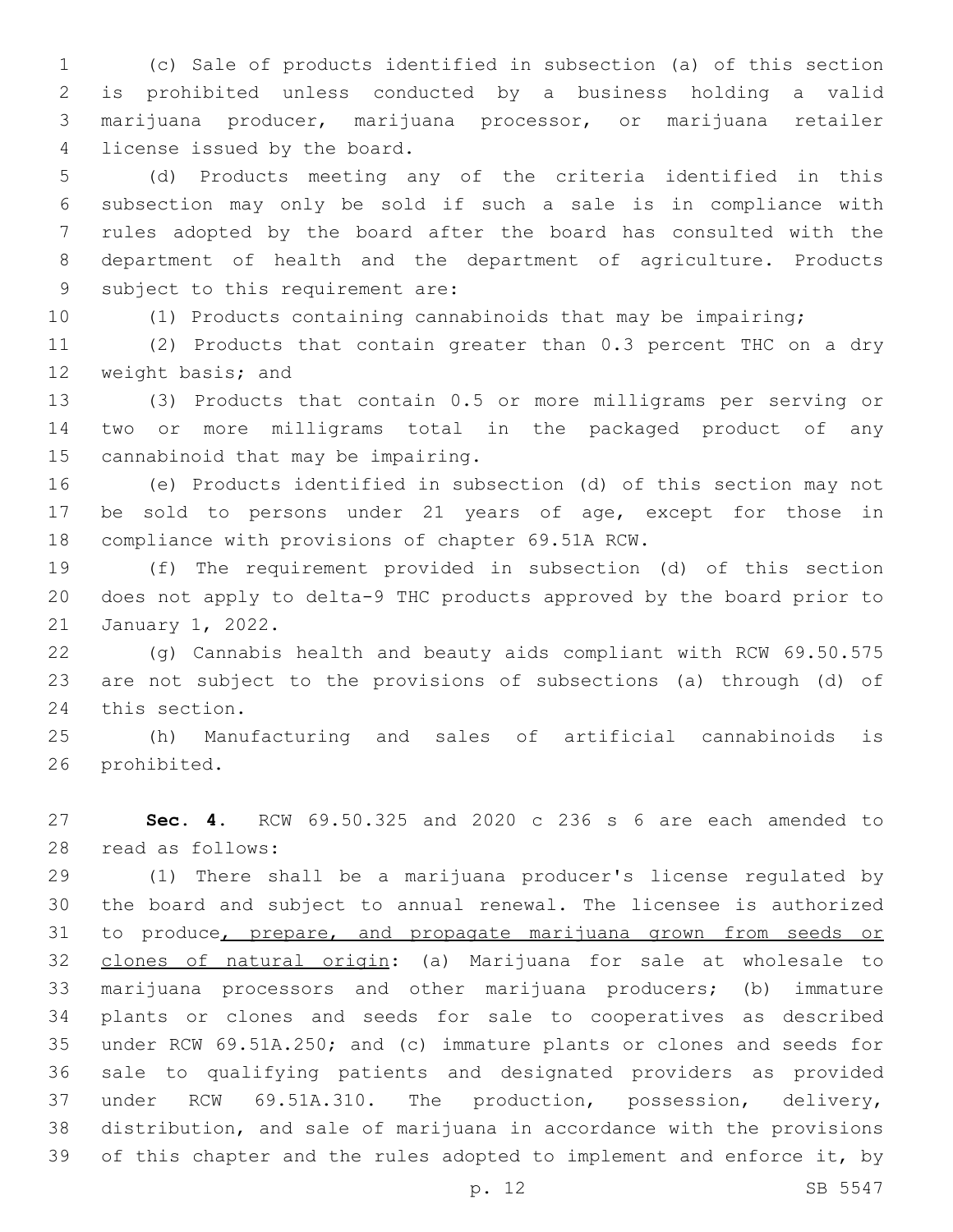a validly licensed marijuana producer, shall not be a criminal or civil offense under Washington state law. Every marijuana producer's license shall be issued in the name of the applicant, shall specify the location at which the marijuana producer intends to operate, which must be within the state of Washington, and the holder thereof shall not allow any other person to use the license. The application fee for a marijuana producer's license shall be two hundred fifty dollars. The annual fee for issuance and renewal of a marijuana producer's license shall be one thousand three hundred eighty-one dollars. A separate license shall be required for each location at which a marijuana producer intends to produce marijuana.

 (2) There shall be a marijuana processor's license to process marijuana, from the plant *Cannabis* of natural origin and grown by a 14 <u>licensed producer</u>, unless sourced and used as an additive in 15 accordance with RCW 69.50.326, and compound or convert marijuana products from marijuana grown by a licensed marijuana producer as 17 specified by the board by rule, and prepare, package, and label marijuana concentrates, useable marijuana, and marijuana-infused 19 products, which contain greater than 0.5 milligrams per serving of a cannabinoid that may be impairing, for sale at wholesale to marijuana processors and marijuana retailers, regulated by the board and subject to annual renewal. The processing, packaging, possession, delivery, distribution, and sale of marijuana, useable marijuana, marijuana-infused products, and marijuana concentrates in accordance with the provisions of this chapter and chapter 69.51A RCW and the rules adopted to implement and enforce these chapters, by a validly licensed marijuana processor, shall not be a criminal or civil offense under Washington state law. Every marijuana processor's license shall be issued in the name of the applicant, shall specify the location at which the licensee intends to operate, which must be within the state of Washington, and the holder thereof shall not allow any other person to use the license. The application fee for a marijuana processor's license shall be two hundred fifty dollars. The annual fee for issuance and renewal of a marijuana processor's license shall be one thousand three hundred eighty-one dollars. A separate license shall be required for each location at which a 37 marijuana processor intends to process marijuana.

 (3)(a) There shall be a marijuana retailer's license to sell marijuana concentrates, useable marijuana, and marijuana-infused 40 products, and other products containing greater than 0.5 milligrams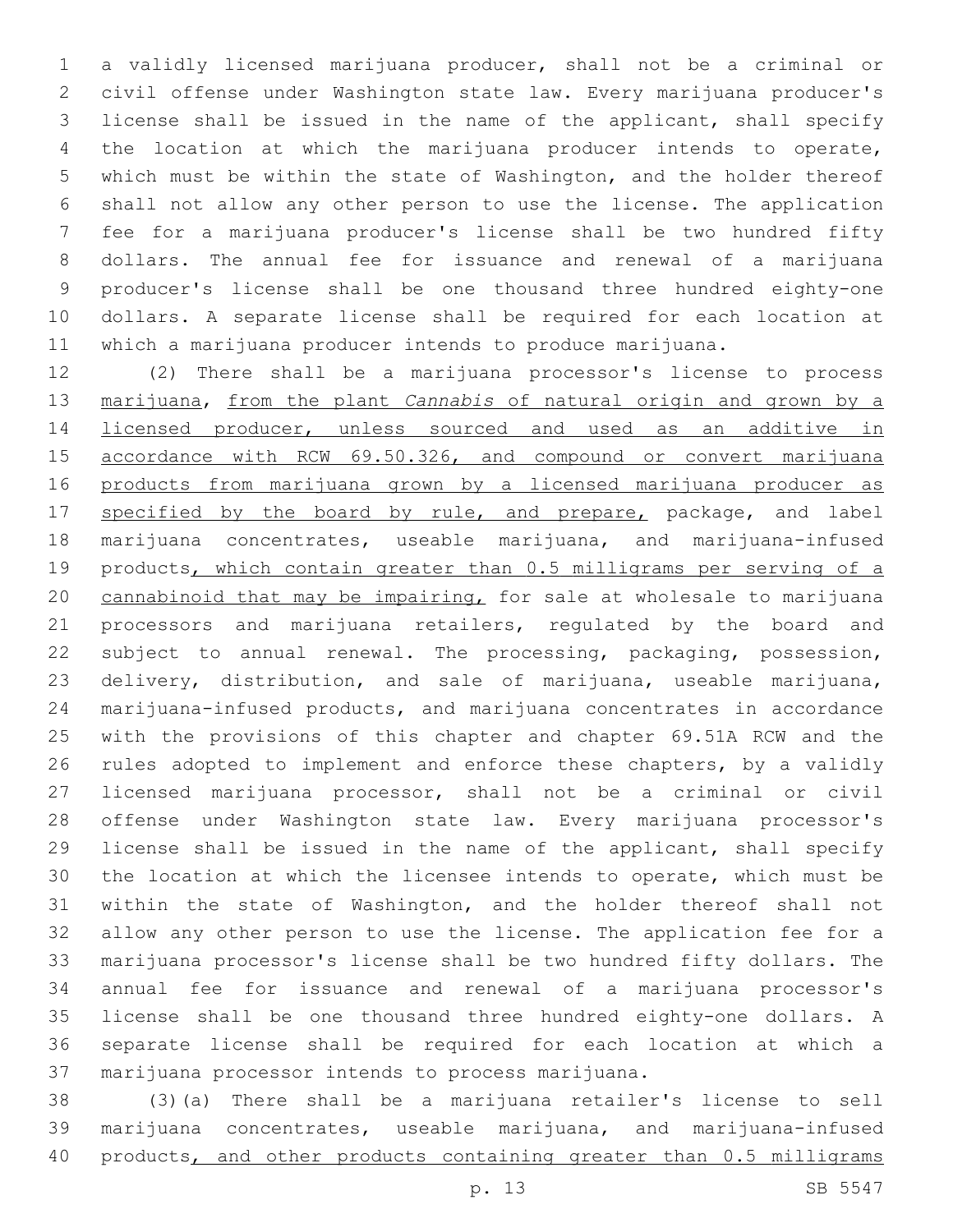per serving of a cannabinoid that may be impairing at retail in retail outlets, regulated by the board and subject to annual renewal. The possession, delivery, distribution, and sale of marijuana concentrates, useable marijuana, and marijuana-infused products in accordance with the provisions of this chapter and the rules adopted to implement and enforce it, by a validly licensed marijuana retailer, shall not be a criminal or civil offense under Washington state law. Every marijuana retailer's license shall be issued in the name of the applicant, shall specify the location of the retail outlet the licensee intends to operate, which must be within the state of Washington, and the holder thereof shall not allow any other person to use the license. The application fee for a marijuana retailer's license shall be two hundred fifty dollars. The annual fee for issuance and renewal of a marijuana retailer's license shall be one thousand three hundred eighty-one dollars. A separate license shall be required for each location at which a marijuana retailer intends to sell marijuana concentrates, useable marijuana, and 18 marijuana-infused products.

 (b) An individual retail licensee and all other persons or entities with a financial or other ownership interest in the business operating under the license are limited, in the aggregate, to holding a collective total of not more than five retail marijuana licenses.

 (c)(i) A marijuana retailer's license is subject to forfeiture in accordance with rules adopted by the board pursuant to this section.

 (ii) The board shall adopt rules to establish a license forfeiture process for a licensed marijuana retailer that is not fully operational and open to the public within a specified period from the date of license issuance, as established by the board, 29 subject to the following restrictions:

 (A) No marijuana retailer's license may be subject to forfeiture within the first nine months of license issuance; and

 (B) The board must require license forfeiture on or before twenty-four calendar months of license issuance if a marijuana retailer is not fully operational and open to the public, unless the board determines that circumstances out of the licensee's control are preventing the licensee from becoming fully operational and that, in the board's discretion, the circumstances warrant extending the forfeiture period beyond twenty-four calendar months.

 (iii) The board has discretion in adopting rules under this 40 subsection (3)(c).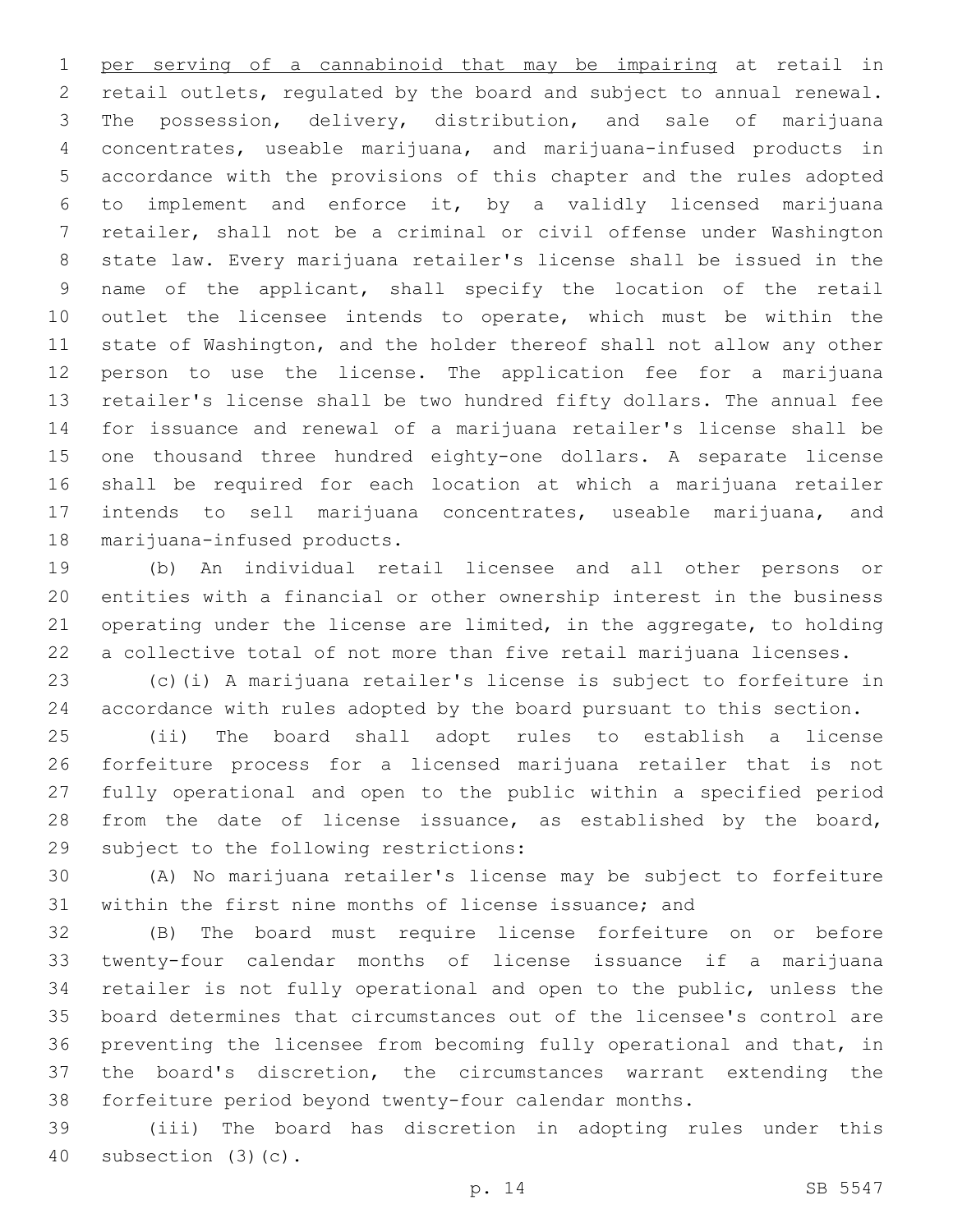(iv) This subsection (3)(c) applies to marijuana retailer's licenses issued before and after July 23, 2017. However, no license of a marijuana retailer that otherwise meets the conditions for license forfeiture established pursuant to this subsection (3)(c) may be subject to forfeiture within the first nine calendar months of July 23, 2017.6

 (v) The board may not require license forfeiture if the licensee has been incapable of opening a fully operational retail marijuana business due to actions by the city, town, or county with jurisdiction over the licensee that include any of the following:

11 (A) The adoption of a ban or moratorium that prohibits the 12 opening of a retail marijuana business; or

 (B) The adoption of an ordinance or regulation related to zoning, business licensing, land use, or other regulatory measure that has the effect of preventing a licensee from receiving an occupancy permit from the jurisdiction or which otherwise prevents a licensed 17 marijuana retailer from becoming operational.

18 (d) The board may issue marijuana retailer licenses pursuant to 19 this chapter and RCW 69.50.335.

20 **Sec. 5.** RCW 69.50.326 and 2018 c 132 s 1 are each amended to 21 read as follows:

22 (1) Licensed marijuana producers and licensed marijuana 23 processors may use ((a)) CBD ((product)), other nonimpairing 24 cannabinoids, or nonimpairing plant *Cannabis* isolates as ((an)) 25 additives for the purpose of enhancing the ((cannabidiol)) 26 nonimpairing cannabinoid concentration of any product authorized for 27 production, processing, and sale under this chapter. Except as 28 otherwise provided in subsection (2) of this section, such ((CBD 29 product additives)) cannabinoid products or isolates must be lawfully 30 produced by a licensed marijuana producer, or purchased from( $(\tau)$ ) a 31 producer or processor licensed under this chapter.

32 (2) Subject to the requirements set forth in (a) ((and (b))) 33 through (d) of this subsection, and for the sole purpose of enhancing 34 the ((cannabidiol)) nonimpairing cannabinoid concentration of any 35 product authorized for production, processing, or sale under this 36 chapter, licensed marijuana producers and licensed marijuana 37 processors may use a CBD or other nonimpairing cannabinoid product 38 obtained from a source not licensed under this chapter, provided the 39 CBD or other nonimpairing cannabinoid product: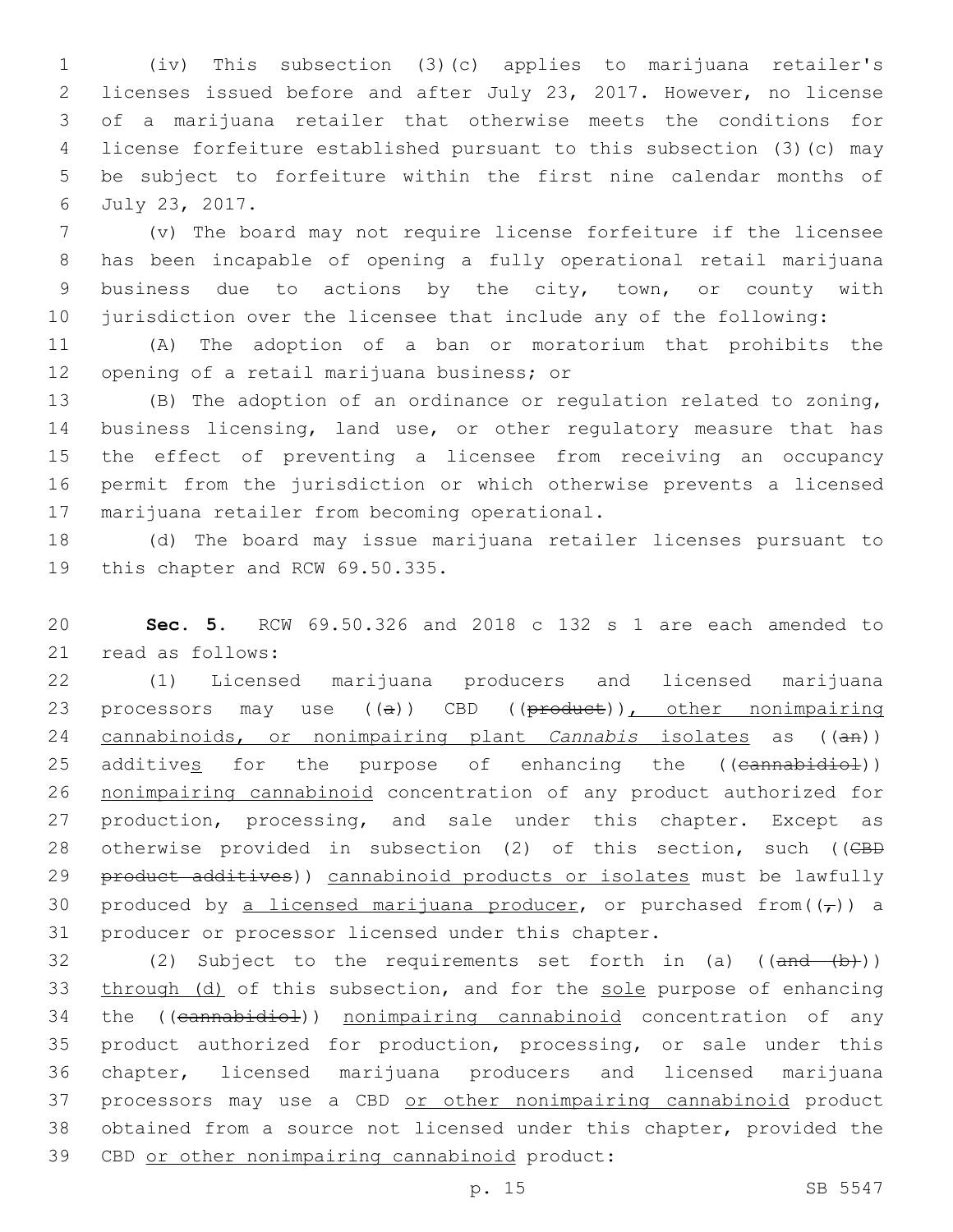1 (a) Has a THC level of 0.3 percent or less on a dry weight basis 2 and does not contain greater than 0.5 milligrams per serving of any 3 cannabinoid that may be impairing; ((and))

4 (b) Has ((been tested for)) passed pesticide, heavy metals, 5 contaminants, and toxins testing by a testing laboratory accredited 6 under this chapter and in accordance with testing standards 7 established under this chapter and the applicable administrative 8 rules;

9 (c) Is accompanied by a disclosure statement describing 10 production methods including, but not limited to, solvent use, 11 catalyst use, and synthesis methods; and

12 (d) Is only added to a product authorized for production, 13 processing, or sale under this chapter, and is not further processed 14 or converted into a substance that may be impairing.

15 (3) Subject to the requirements of this subsection (3), the 16 ((Hiquor and cannabis)) board may enact rules necessary to implement 17 the requirements of this section. Such rule making ((is limited to)) 18 includes regulations pertaining to laboratory testing and product 19 safety standards for ((those)) naturally and synthetically derived 20 cannabidiol or other nonimpairing cannabinoid products used by 21 licensed producers and processors in the manufacture of marijuana 22 products marketed by licensed retailers under this chapter ((69.50 23 RCW)). Any synthetically derived cannabinoid used by licensed 24 producers and processors in the manufacture of marijuana products 25 marketed by licensed retailers under this chapter must be in 26 compliance with rules adopted by the board, prior to manufacturing 27 and sale to other licensees. Rule making by the board pertaining to 28 any synthetically derived cannabinoid must be in consultation with 29 the department of health and the department of agriculture. The 30 purpose of such rule making must be to ensure the safety and purity 31 of cannabidiol and other nonimpairing cannabinoid products used by 32 marijuana producers and processors licensed under this chapter 33 ((69.50 RCW)) and incorporated into products sold by licensed 34 recreational marijuana retailers. This rule-making authority does not 35 include the authority to enact rules regarding either the production 36 or processing practices of the industrial hemp industry or any 37 cannabidiol products that are sold or marketed outside of the 38 regulatory framework established under this chapter ((69.50 RCW)). 39 (4) Licensed marijuana producers and licensed marijuana

40 processors may not use any artificial cannabinoids, as defined in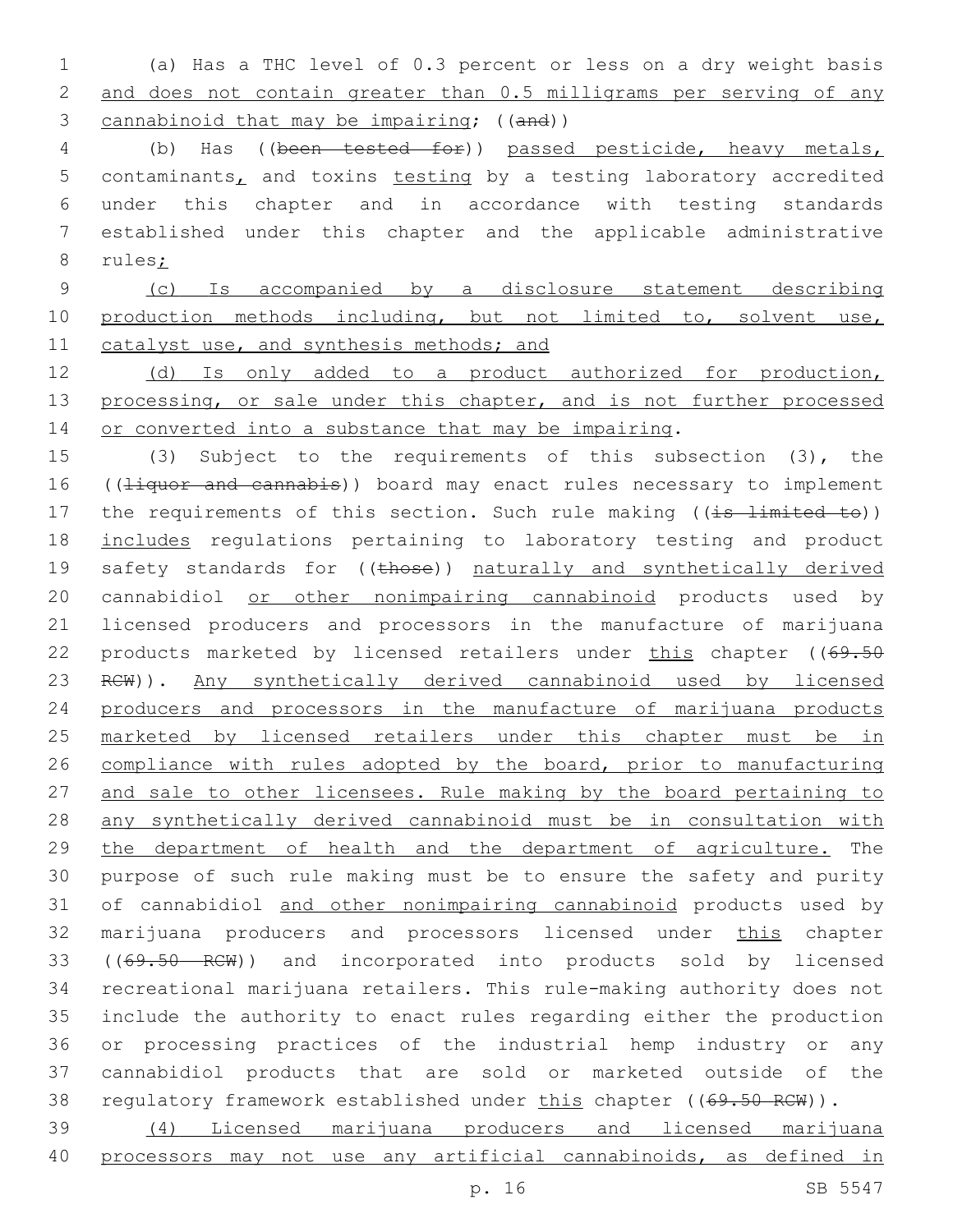this chapter, as an additive to any product authorized for 2 production, processing, and sale under this chapter.

 (5) Licensed marijuana producers and licensed marijuana processors must disclose on packaging and labeling all synthetically derived cannabinoids contained in products, and may not make any statements or claims on packaging, labeling, or advertising, indicating those cannabinoids are a natural substance.

 (6) The board must revise rules as appropriate to conform to the terminology described in this act.

 **Sec. 6.** RCW 69.50.342 and 2020 c 133 s 3 are each amended to read as follows:11

 (1) For the purpose of carrying into effect the provisions of chapter 3, Laws of 2013 according to their true intent or of 14 supplying any deficiency therein, the board may adopt rules not inconsistent with the spirit of chapter 3, Laws of 2013 as are deemed necessary or advisable. Without limiting the generality of the preceding sentence, the board is empowered to adopt rules regarding 18 the following:

 (a) The equipment and management of retail outlets and premises where marijuana is produced or processed, and inspection of the retail outlets and premises where marijuana is produced or processed;

 (b) The books and records to be created and maintained by licensees, the reports to be made thereon to the board, and 24 inspection of the books and records;

 (c) Methods of producing, processing, and packaging marijuana, useable marijuana, marijuana concentrates, and marijuana-infused 27 products; conditions of sanitation; safe handling requirements; approved pesticides and pesticide testing requirements; and standards 29 of ingredients, quality, and identity of marijuana, useable marijuana, marijuana concentrates, and marijuana-infused products produced, processed, packaged, or sold by licensees;

 (d) Security requirements for retail outlets and premises where marijuana is produced or processed, and safety protocols for 34 licensees and their employees;

 (e) Screening, hiring, training, and supervising employees of 36 licensees;

(f) Retail outlet locations and hours of operation;

 (g) Labeling requirements and restrictions on advertisement of marijuana, useable marijuana, marijuana concentrates, cannabis health

p. 17 SB 5547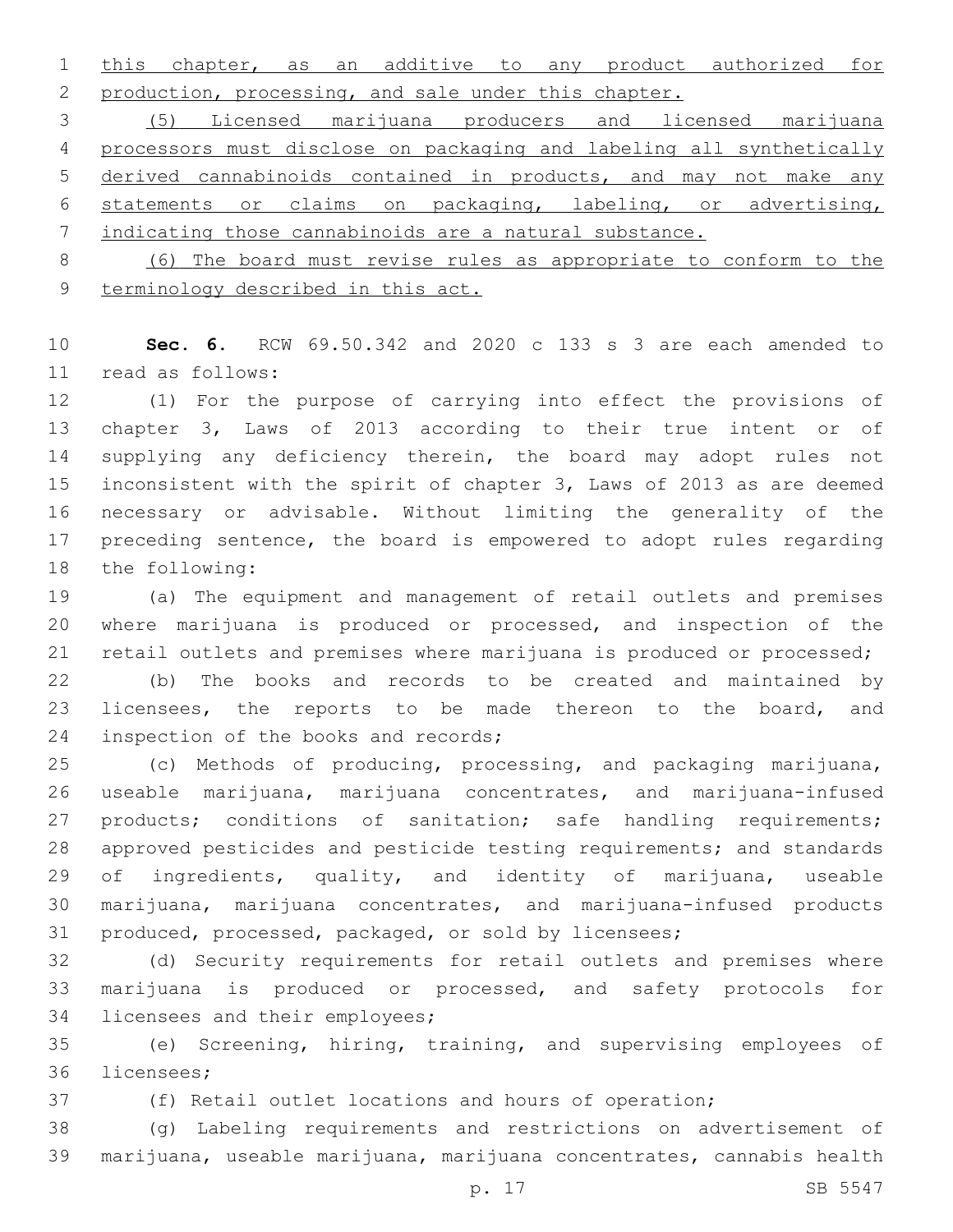and beauty aids, and marijuana-infused products for sale in retail 2 outlets;

 (h) Forms to be used for purposes of this chapter and chapter 69.51A RCW or the rules adopted to implement and enforce these chapters, the terms and conditions to be contained in licenses issued under this chapter and chapter 69.51A RCW, and the qualifications for receiving a license issued under this chapter and chapter 69.51A RCW, including a criminal history record information check. The board may submit any criminal history record information check to the Washington state patrol and to the identification division of the federal bureau of investigation in order that these agencies may search their records for prior arrests and convictions of the individual or individuals who filled out the forms. The board must require fingerprinting of any applicant whose criminal history record information check is submitted to the federal bureau of 16 investigation;

 (i) Application, reinstatement, and renewal fees for licenses issued under this chapter and chapter 69.51A RCW, and fees for anything done or permitted to be done under the rules adopted to implement and enforce this chapter and chapter 69.51A RCW;

 (j) The manner of giving and serving notices required by this chapter and chapter 69.51A RCW or rules adopted to implement or 23 enforce these chapters;

24 (k) Times and periods when, and the manner, methods, and means by which, licensees transport and deliver marijuana, marijuana concentrates, useable marijuana, and marijuana-infused products 27 within the state:

 (l) Identification, seizure, confiscation, destruction, or donation to law enforcement for training purposes of all marijuana, marijuana concentrates, useable marijuana, and marijuana-infused products produced, processed, sold, or offered for sale within this state which do not conform in all respects to the standards prescribed by this chapter or chapter 69.51A RCW or the rules adopted 34 to implement and enforce these chapters;

 (m) The prohibition of any type of device used in conjunction with a marijuana vapor product and the prohibition of the use of any type of additive, solvent, ingredient, or compound in the production and processing of marijuana products, including marijuana vapor products, when the board determines, following consultation with the department of health or any other authority the board deems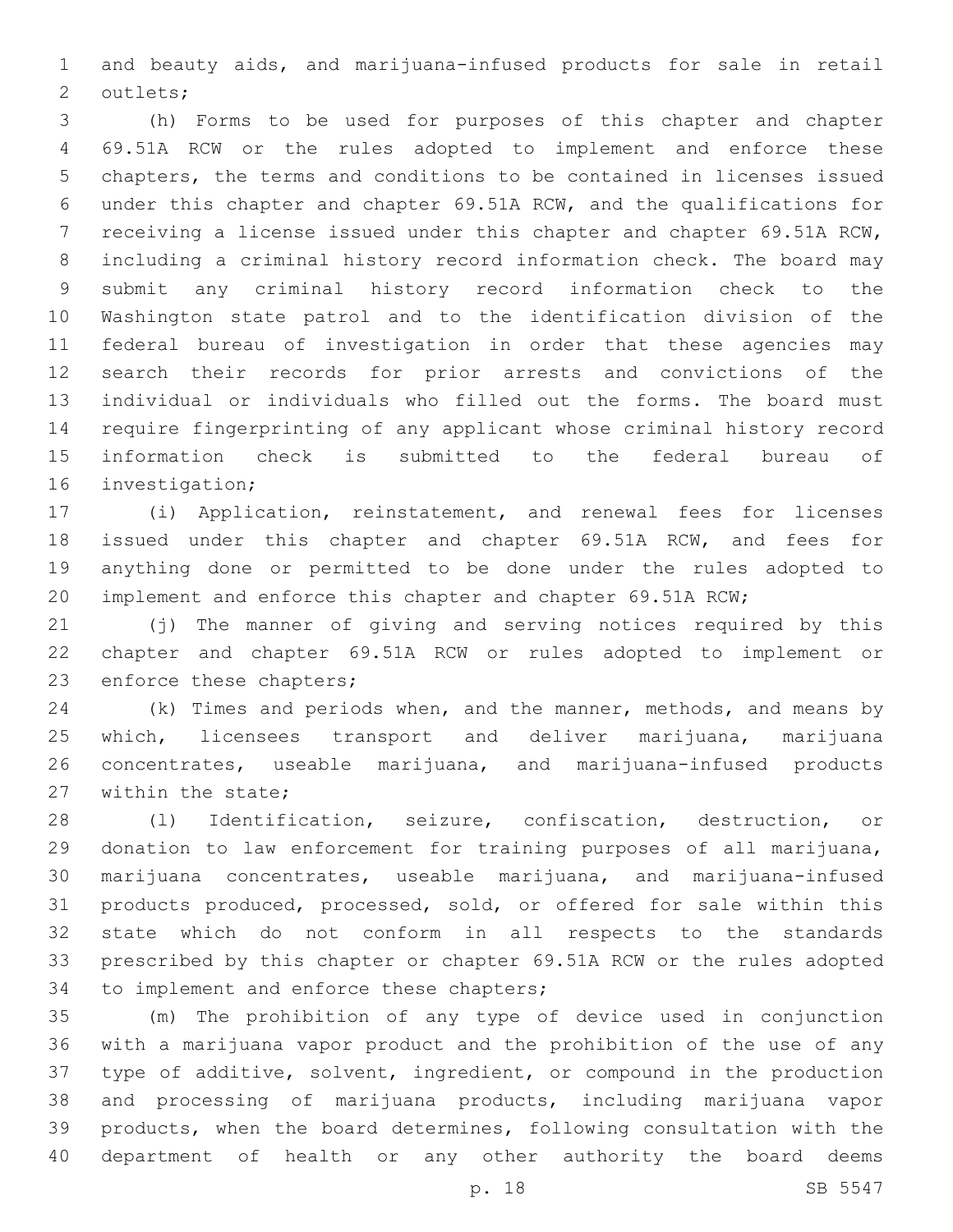appropriate, that the device, additive, solvent, ingredient, or 2 compound may pose a risk to public health or youth access; ((and))

 (n) Requirements for processors to submit under oath to the department of health a complete list of all constituent substances and the amount and sources thereof in each marijuana vapor product, including all additives, thickening agents, preservatives, compounds, and any other substance used in the production and processing of each 8 marijuana vapor product; and

 (o) The production, processing, transportation, delivery, sale, and purchase of naturally derived cannabinoids or synthetically derived cannabinoids, with the exception of hemp as defined in RCW 15.140.020, and products authorized as a drug by the federal food and 13 drug administration.

 (2) Rules adopted on retail outlets holding medical marijuana endorsements must be adopted in coordination and consultation with 16 the department.

 (3) The board must adopt rules to perfect and expand existing programs for compliance education for licensed marijuana businesses and their employees. The rules must include a voluntary compliance program created in consultation with licensed marijuana businesses and their employees. The voluntary compliance program must include recommendations on abating violations of this chapter and rules 23 adopted under this chapter.

 **Sec. 7.** RCW 69.50.363 and 2015 c 207 s 7 are each amended to 25 read as follows:

 The following acts, when performed by a validly licensed marijuana processor or employee of a validly licensed marijuana 28 processor in compliance with rules adopted by the ((state liquor 29 eontrol)) board to implement and enforce chapter 3, Laws of 2013, do not constitute criminal or civil offenses under Washington state law:

 (1) Purchase and receipt of marijuana that has been properly packaged and labeled from a marijuana producer validly licensed under 33 chapter 3, Laws of 2013;

 (2) Compound or convert marijuana products from marijuana grown 35 by a licensed marijuana producer, as specified by the board by rule. This section does not authorize compounding or converting hemp into cannabinoids that may be impairing for creation of marijuana products from hemp, except as authorized under RCW 69.50.326;